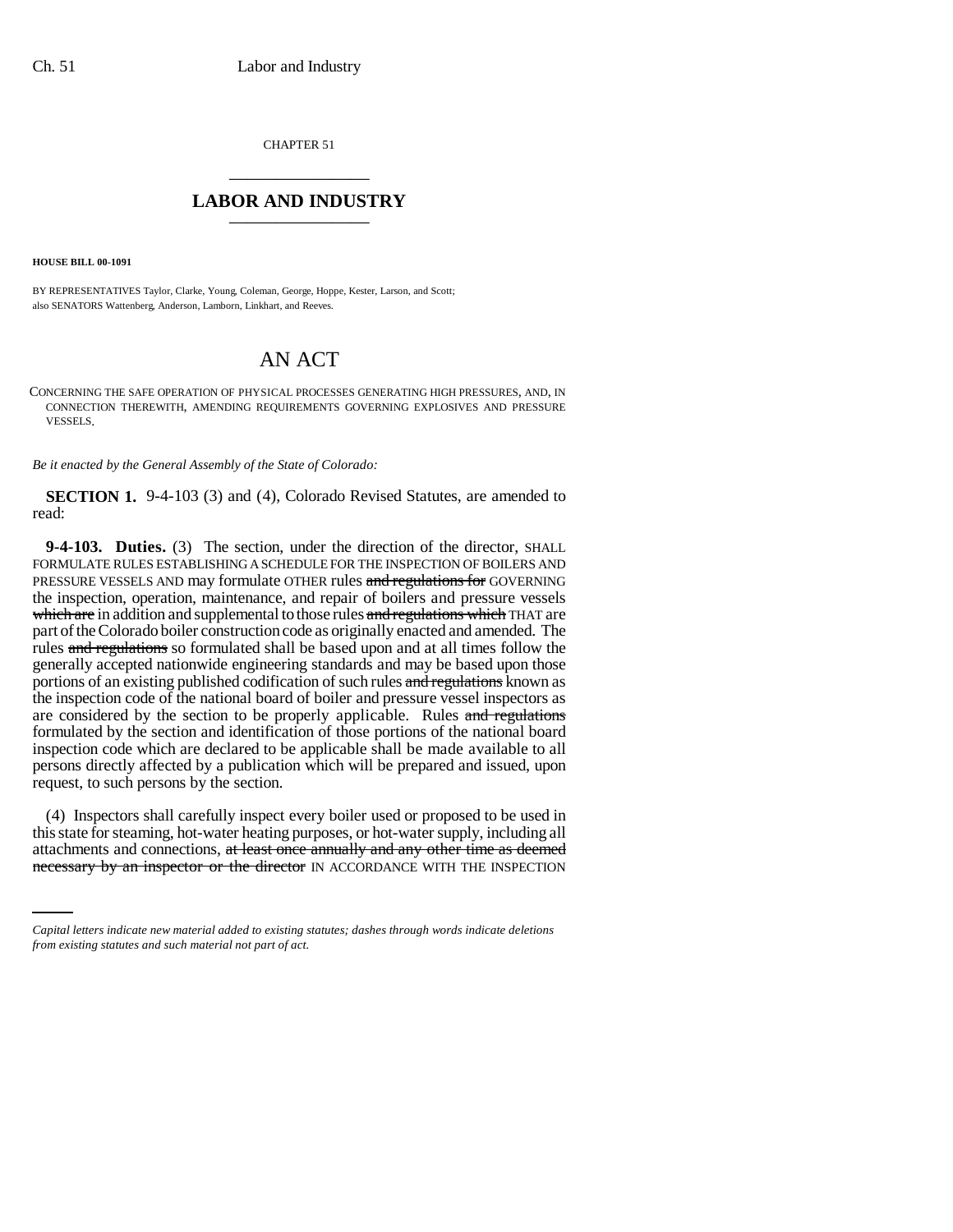SCHEDULE ESTABLISHED PURSUANT TO SUBSECTION (3) OF THIS SECTION.

**SECTION 2.** Article 4 of title 9, Colorado Revised Statutes, is amended BY THE ADDITION OF A NEW SECTION to read:

**9-4-106.5. Owner report boilers taken out of service.** (1) IT IS THE DUTY OF THE OWNER OR USER OF BOILERS USED IN THIS STATE, EXCEPT THOSE BOILERS EXEMPT FROM THE PROVISIONS OF THIS ARTICLE UNDER SECTION 9-4-104, TO REPORT TO THE SECTION THE LOCATION AND STATE SERIAL NUMBER OF BOILERS THAT HAVE BEEN TAKEN OUT OF SERVICE BUT NOT REMOVED FROM THE PREMISES. FOR PURPOSES OF THIS ARTICLE, A BOILER IS NOT "TAKEN OUT OF SERVICE" IF IT IS TEMPORARILY SHUT DOWN FOR ROUTINE MAINTENANCE OR MINOR REPAIRS.

(2) THE SECTION, UNDER THE DIRECTION OF THE DIRECTOR, SHALL FORMULATE RULES FOR THE SAFE REMOVAL FROM SERVICE OF BOILERS CONDEMNED PURSUANT TO SECTION 9-4-105 (3) OR VOLUNTARILY TAKEN OUT OF SERVICE BY THE OWNER OR USER.

(3) A BOILER THAT HAS BEEN CONDEMNED OR VOLUNTARILY TAKEN OUT OF SERVICE MAY BE PLACED BACK IN SERVICE, SUBJECT TO ANY APPLICABLE REQUIREMENTS FOR SATISFACTORY REPAIR, IMPOSED PURSUANT TO SECTION 9-4-105 (3), AND SUBJECT TO COMPLIANCE WITH SECTION 9-4-106. FOR PURPOSES OF SECTION 9-4-106, SUCH A BOILER SHALL BE TREATED AS A NEW BOILER.

**SECTION 3.** 9-4-109 (1) (a), Colorado Revised Statutes, is amended to read:

**9-4-109. Fees for boiler and pressure vessel inspection certificates.** (1) (a) (I) There shall be paid for the issuance of a certificate of boiler or pressure vessel inspection of each individual boiler or pressure vessel, regardless of how it is joined or connected, according to the provisions of this article by the owner or user of said boiler or pressure vessel, such fees as shall be established by the director of the division of labor by rule; except that such fees shall not exceed the amount necessary to accumulate and maintain in the boiler inspection fund a reserve sufficient to defray the division's administrative expenses for a period of two months, and in no event shall the said fees BASIC FEE FOR AN ANNUAL CERTIFICATE INSPECTION exceed forty dollars per inspection NOR SHALL THE BASIC FEE FOR A BIENNIAL CERTIFICATE INSPECTION EXCEED EIGHTY DOLLARS. Such fee set shall be a uniform fee to be paid by the owner or user of said boiler or pressure vessel. The division will SHALL not charge any expenses for annual inspections in addition to the forty-dollar fee AN INSPECTION OTHER THAN TO ASSESS THE FEES ESTABLISHED PURSUANT TO THIS SUBSECTION (1). ANY FEES ESTABLISHED PURSUANT TO SUBPARAGRAPH (III) OR (IV) OF THIS PARAGRAPH (a) OR PURSUANT TO PARAGRAPH (b) OF THIS SUBSECTION (1) SHALL BE IN ADDITION TO THE BASIC FEE.

(II) THE DIVISION SHALL CONDUCT AN INVENTORY OF THE BOILERS IN THE STATE THAT ARE SUBJECT TO THIS ARTICLE AND SHALL REPORT THE RESULTS OF SUCH INVENTORY, ON OR BEFORE NOVEMBER 1, 2000, TO THE LEGISLATIVE AUDIT COMMITTEE FOR THE PURPOSE OF OBTAINING APPROVAL TO ADOPT A RANGE OF BASIC FEES THAT WILL TAKE INTO ACCOUNT THE TYPE, SIZE, AND USE OF THE BOILER OR PRESSURE VESSEL BEING INSPECTED, WHETHER THE INSPECTION IS INTERNAL OR EXTERNAL, AND WHETHER THE BOILER OR PRESSURE VESSEL IS INSURED BY AN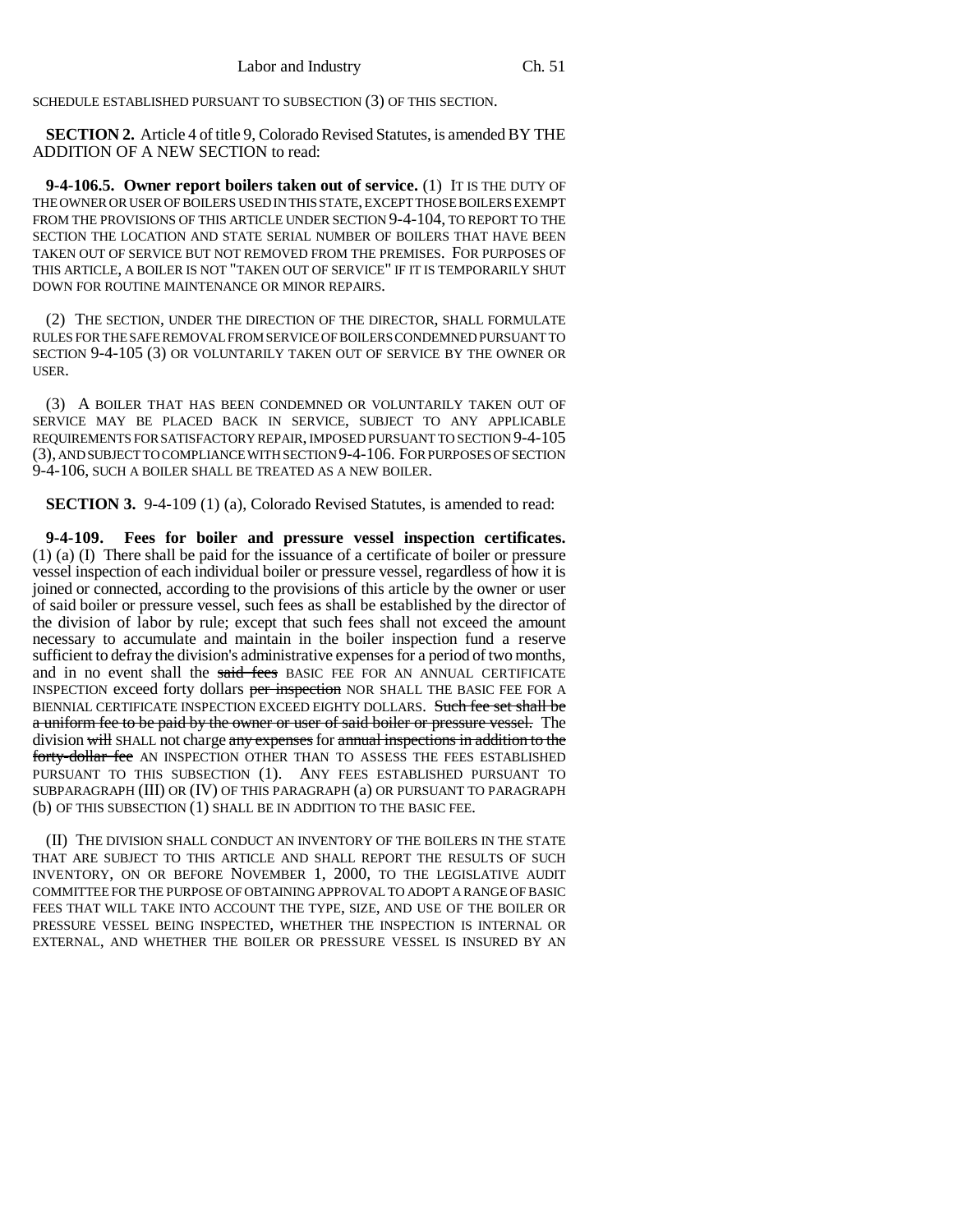## Ch. 51 Labor and Industry

AUTHORIZED INSPECTION ORGANIZATION.

(III) IN ADDITION TO THE BASIC FEE ESTABLISHED IN SUBPARAGRAPH (I) OF THIS PARAGRAPH (a), THE DIVISION MAY ASSESS A REINSPECTION FEE FOR ANY BOILER CONDEMNED PURSUANT TO SECTION 9-4-105 (3). THE REINSPECTION FEE SHALL BE ASSESSED AND COLLECTED FOR EACH REINSPECTION UNTIL THE REPAIRS ARE DEEMED SATISFACTORY IN ACCORDANCE WITH SECTION 9-4-105 (3).

(IV) IN ADDITION TO THE BASIC FEE ESTABLISHED IN SUBPARAGRAPH (I) OF THIS PARAGRAPH (a), THE DIVISION MAY ASSESS A DISCONNECTION INSPECTION FEE.

**SECTION 4.** 9-7-107, Colorado Revised Statutes, is amended to read:

**9-7-107. Fees.** An application for INITIAL ISSUANCE OR RENEWAL OF a THIRTY-SIX-MONTH permit under this article shall be accompanied by a fee of twenty-five SEVENTY-FIVE dollars; except that the director of the division by rule or as otherwise provided by law may reduce the amount of the fee if necessary pursuant to section 24-75-402 (3), C.R.S., to reduce the uncommitted reserves of the fund to which all or any portion of the fee is credited. After the uncommitted reserves of the fund are sufficiently reduced, the director of the division by rule or as otherwise provided by law may increase the amount of the fee as provided in section 24-75-402 (4), C.R.S.

**SECTION 5.** 9-7-108, Colorado Revised Statutes, is amended to read:

**9-7-108. Issuance of permit - renewal.** Permits issued under this article shall be valid for the calendar year UP TO THIRTY-SIX MONTHS after the date of issue unless sooner revoked or suspended. PERMITS MAY BE ISSUED ON A CONDITIONAL BASIS, SUBJECT TO REVOCATION OR SUSPENSION BASED ON THE OCCURRENCE OR NONOCCURRENCE OF AN EVENT SPECIFIED BY THE DIVISION. Permits may be renewed on each anniversary OR BEFORE THEIR EXPIRATION date upon the payment of the required fee. of twenty-five dollars; except that the director of the division by rule or as otherwise provided by law may reduce the amount of the fee if necessary pursuant to section  $24-75-402$  (3), C.R.S., to reduce the uncommitted reserves of the fund to which all or any portion of the fee is credited. After the uncommitted reserves of the fund are sufficiently reduced, the director of the division by rule or as otherwise provided by law may increase the amount of the fee as provided in section 24-75-402  $(4)$ , C.R.S.

**SECTION 6.** Article 7 of title 9, Colorado Revised Statutes, is amended BY THE ADDITION OF A NEW SECTION to read:

**9-7-108.3. Transition to three-year permits - repeal.** (1) NOTWITHSTANDING SECTION 9-7-107, ON OR BEFORE JULY 1, 2000, THE DIVISION SHALL SELECT AT RANDOM ONE-THIRD OF THE HOLDERS OF CURRENT PERMITS UNDER THIS ARTICLE TO RECEIVE, ON OR BEFORE THE EXPIRATION DATE OF THEIR CURRENT PERMITS, A ONE-YEAR PERMIT UPON PAYMENT OF A FEE OF TWENTY-FIVE DOLLARS, ANOTHER ONE-THIRD OF SUCH PERMIT HOLDERS TO RECEIVE A TWO-YEAR PERMIT UPON PAYMENT OF A FEE OF FIFTY DOLLARS, AND THE REMAINDER OF SUCH PERMIT HOLDERS TO RECEIVE A THREE-YEAR PERMIT UPON PAYMENT OF A FEE OF SEVENTY-FIVE DOLLARS. ON OR BEFORE THE EXPIRATION DATE OF THE ONE- AND TWO-YEAR PERMITS DESCRIBED IN THIS SECTION, THE HOLDERS THEREOF MAY APPLY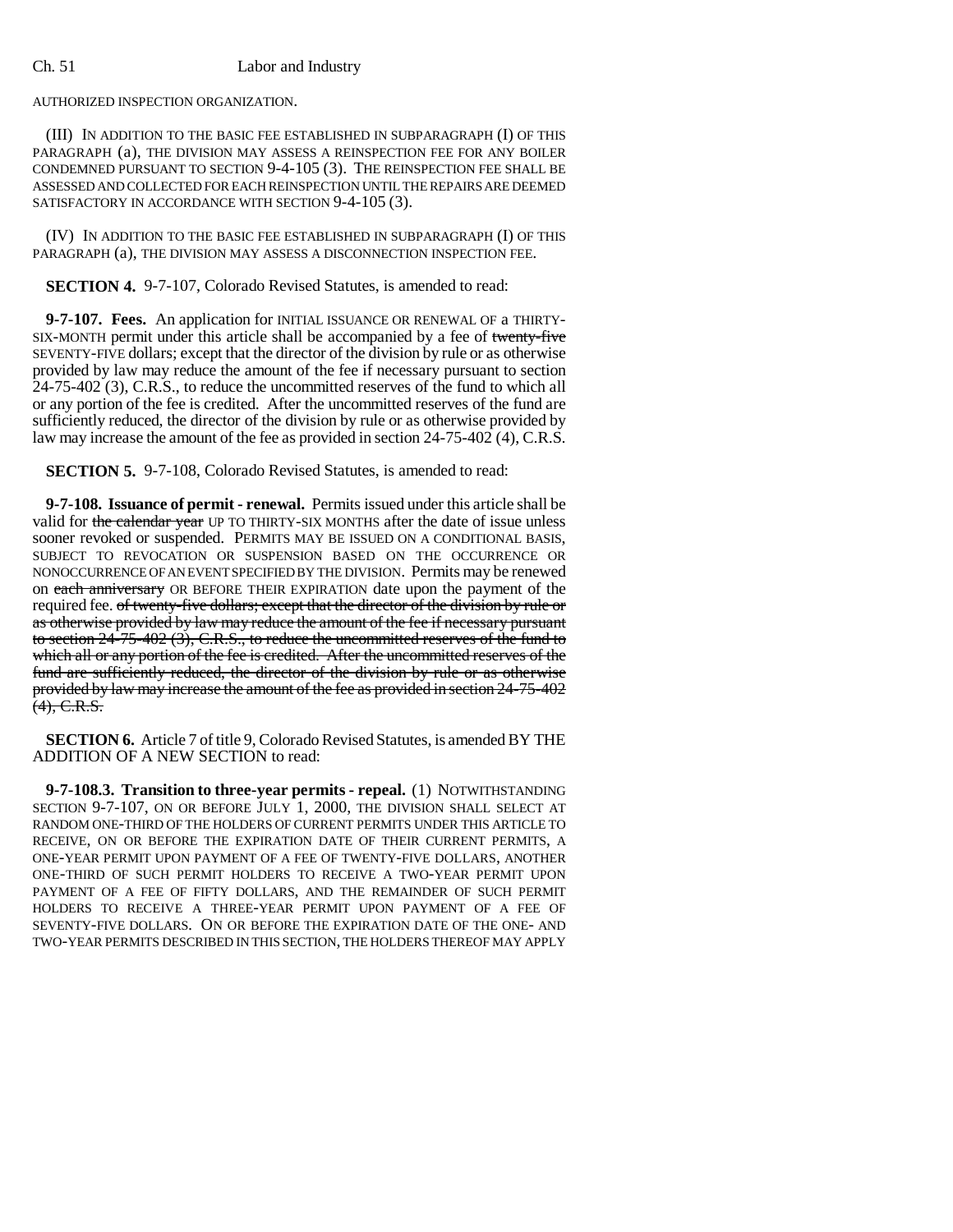FOR THREE-YEAR PERMITS UPON PAYMENT OF A FEE OF SEVENTY-FIVE DOLLARS. NOTHING IN THIS SECTION SHALL BE CONSTRUED TO WAIVE ANY OTHERWISE APPLICABLE REQUIREMENT OR CONDITION UPON THE GRANTING OF A PERMIT UNDER THIS ARTICLE.

(2) THIS SECTION IS REPEALED, EFFECTIVE JULY 1, 2002.

**SECTION 7.** 34-24-103 (1) and (5) (a), Colorado Revised Statutes, are amended, and the said 34-24-103 is further amended BY THE ADDITION OF A NEW SUBSECTION, to read:

**34-24-103. Explosives and diesel permits - fund - repeal.** (1) (a) It is unlawful for any operator to store, transport, or use explosives without first obtaining a permit from the office of active and inactive mines. Such permit shall be nontransferable, shall be valid until the end of the calendar year THREE-YEAR PERIOD in which it is issued, and may be renewed on or before December 31 of each year THE END OF SUCH THREE-YEAR PERIOD. THE OFFICE OF ACTIVE AND INACTIVE MINES IS AUTHORIZED TO ESTABLISH SUCH THREE-YEAR PERIODS SO AS TO COORDINATE WITH THE RENEWAL DATES FOR FEDERAL PERMITS.

(b) (I) NOTWITHSTANDING ANY PROVISION OF THIS SECTION TO THE CONTRARY, THE OFFICE OF ACTIVE AND INACTIVE MINES MAY ISSUE TRANSITIONAL EXPLOSIVES PERMITS, FOR PERIODS OF LESS THAN THREE YEARS AND FOR FEES THAT ARE PROPORTIONATELY LOWER THAN THE FEES STATED IN PARAGRAPH (b) OF SUBSECTION (5.5) OF THIS SECTION, TO THE HOLDERS OF CURRENT AND VALID FEDERAL PERMITS FOR THE PURPOSE OF COORDINATING THE RENEWAL DATES OF STATE AND FEDERAL PERMITS. ON OR BEFORE THE EXPIRATION DATE OF SUCH TRANSITIONAL PERMITS, THE HOLDERS THEREOF MAY APPLY FOR THREE-YEAR PERMITS UPON PAYMENT OF THE FEES SPECIFIED IN PARAGRAPH (b) OF SUBSECTION (5.5) OF THIS SECTION.

(II) NOTHING IN THIS PARAGRAPH (b) SHALL BE CONSTRUED TO WAIVE ANY OTHERWISE APPLICABLE REQUIREMENT OR CONDITION UPON THE GRANTING OF A PERMIT UNDER THIS ARTICLE.

(III) THIS PARAGRAPH (b) IS REPEALED, EFFECTIVE JULY 1, 2003.

 $(5)$  (a) The fee for the issuance of each diesel permit or explosives permit relating to mining operations shall be a fee specified in paragraph (b) of this subsection (5). Moneys received from such fees shall be credited to the office of active and inactive mines operation fund, which fund is hereby created. All moneys credited to said fund, and all interest earned on such moneys, are subject to appropriation by the general assembly for paying the expenses of the office of active and inactive mines, and said moneys shall remain in such fund for such purposes and shall not revert to the general fund.

(5.5) (a) THE FEE FOR THE ISSUANCE OF EACH THREE-YEAR EXPLOSIVES PERMIT RELATING TO MINING OPERATIONS SHALL BE A FEE SPECIFIED IN PARAGRAPH (b) OF THIS SUBSECTION (5.5). MONEYS RECEIVED FROM SUCH FEES SHALL BE CREDITED TO THE OFFICE OF ACTIVE AND INACTIVE MINES OPERATION FUND CREATED IN SUBSECTION (5) OF THIS SECTION.